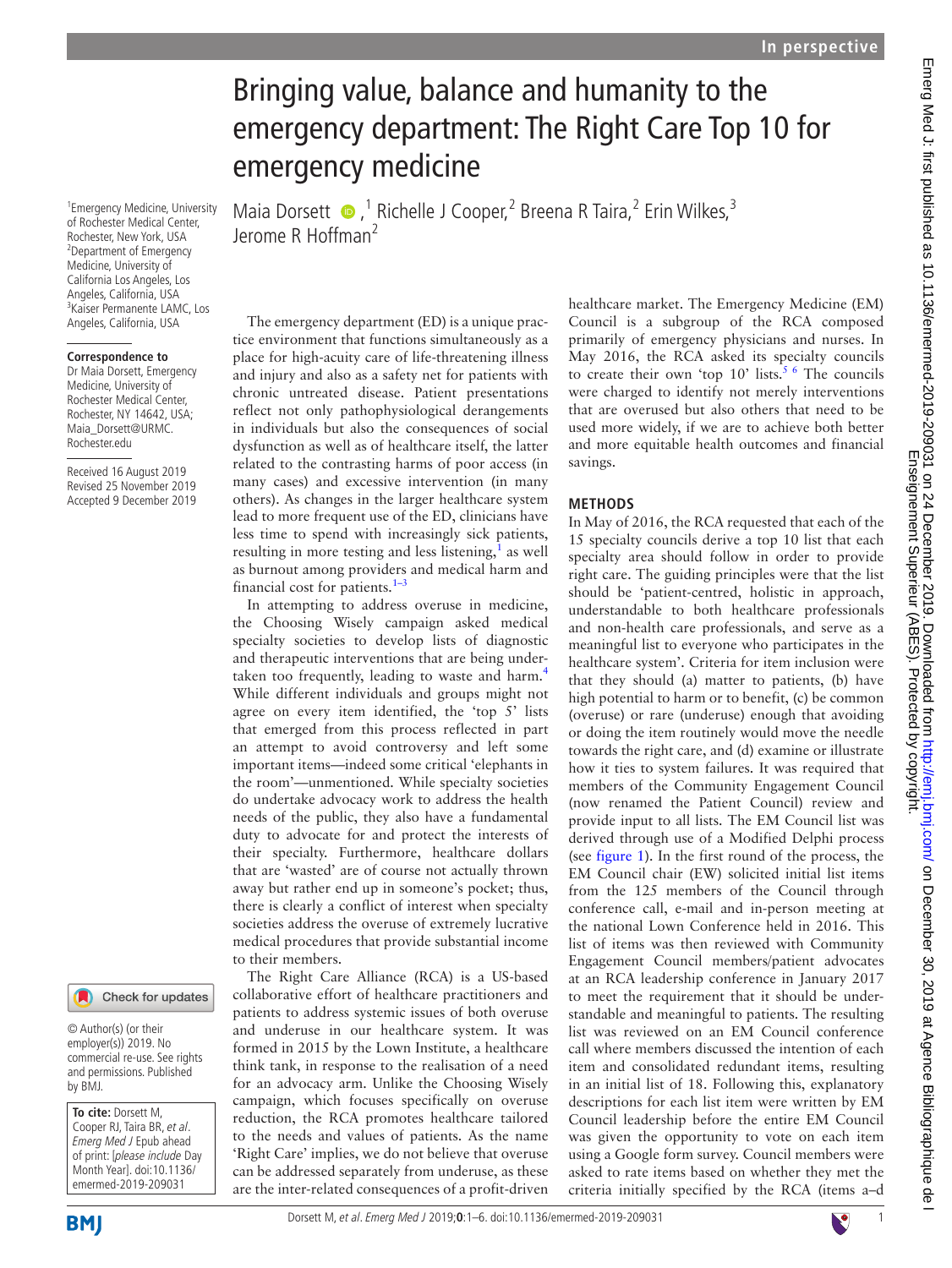# **In perspective**



<span id="page-1-0"></span>**Figure 1** The derivation process for the RCA Right Care Top 10 for EM. EM, Emergency Medicine; RCA, Right Care Alliance.

that the patient is capable of accomplishing what is

\* combined scores from two similar items, † single item was split into two items

 $\overline{4}$ 

Meets some criteria

but not most

5

Tailor discharge instructions and follow up

recommendations to the individual patient

 $\overline{3}$ 

 $7<sup>†</sup>$ 

 $7<sup>†</sup>$ 

7

Meets most selection

criteria

6

 $6.1<sup>†</sup>$ 

 $6.11$ 

 $6.2$ 

 $\overline{z}$ 

mentioned earlier) on a scale from 1 to 7, where a score of 1–3 indicated that the item does not meet most selection criteria; a score of 4–5 indicated that it met some criteria but not most; and a score of 6–7 indicated that it met most selection criteria. Members were encouraged to leave commentary as to their rationale for support for or against the item. Seventeen members (not

including the Council chair, who served as a moderator and did not vote) of the Council voted. Overall, items addressing social determinants of health scored more favourably. The numeric results of the survey and associated commentary were shared with Council members who were then given an opportunity to give feedback by e-mail or on a subsequent conference call. A smaller group was selected to incorporate Council feedback and distill the list into the final 10 items (median score range 5–7) by consensus. During this process, some of the items were consolidated (routine labs in general, combined with routine labs for medical clearance of psychiatric patients, item 4), and some were divided into two separate items (assessing patient ability to adhere to recommendations was divided into making sure that patient can follow recommendations (item 8) and tailoring discharge instructions to the patient (item 9)). Item explanations were further edited by the authors based on Council member commentary and review of the evidence.

## **The Right Care Top 10 for emergency medicine**

The EM 'Right Care Top 10' list has two overriding principles, as follows:

- 1. 'The quixotic search for certainty' describes the all too common attempt by clinicians to find the last few patients who may be in danger even though an evaluation has shown that risk is minimal. Along with this fear of missing even a single patient with a serious problem, most clinicians have been taught to believe (incorrectly) that 'tests' are more 'objective' than clinical judgement and, thus, that doing more is 'safer' and more 'evidence based'. However, the medical literature emphasises the supposed importance of avoiding missing even a single case of disease, while it pays little, if any, at-tention to the harms that accompany such an effort.<sup>[7](#page-4-3)</sup> Even if there is some small benefit in finding the few cases that would otherwise be missed after routine evaluation (in most cases based on clinical gestalt alone), this fails to consider the diminishing returns that inevitably occur as we endeavour to lower the miss rate from 'too many' to 'a few' to 'rarely' to 'never'. More importantly, when further testing is done in a population of patients who can be classified as minimal risk, based on gestalt, this almost cannot fail to cause more harm than benefit—even if the tests themselves are 'noninvasive'—because of the downstream consequences of false positives, 'incidentalomas' and overdiagnosis.<sup>[8](#page-4-4)</sup> The first four items in our list stress the need to avoid this temptation to try to achieve certainty, and to capture every last patient who ultimately proves to have a dangerous condition.
- 2. Medical care is not the sole, or even the most important, determinant of health outcomes. Social determinants—including, but not limited to, food insecurity, homelessness and addiction—are profoundly important to the health of a great many patients. These issues must be addressed as part of the larger healthcare system, but it is also critical that ED clinicians pay attention to and address social factors in their patients, individual by individual. Items 5–10 focus on our role in addressing the larger needs of our patients as human beings, rather than merely a set of symptoms or medical problems.
- 1. *Avoid further testing beyond history, physical exam, clinical gestalt and ECG in patients who are at minimal risk of an acute coronary syndrome (ACS).* Many patients present with a chief complaint that prompts initial consideration of ACS as part of the differential diagnosis but are easily determined to be at minimal risk based on the initial clinical evaluation.

8

9

10

1

Score Interpretation:

recommended.

Be an Advocate.

 $\overline{2}$ 

Does not meet most

selection criteria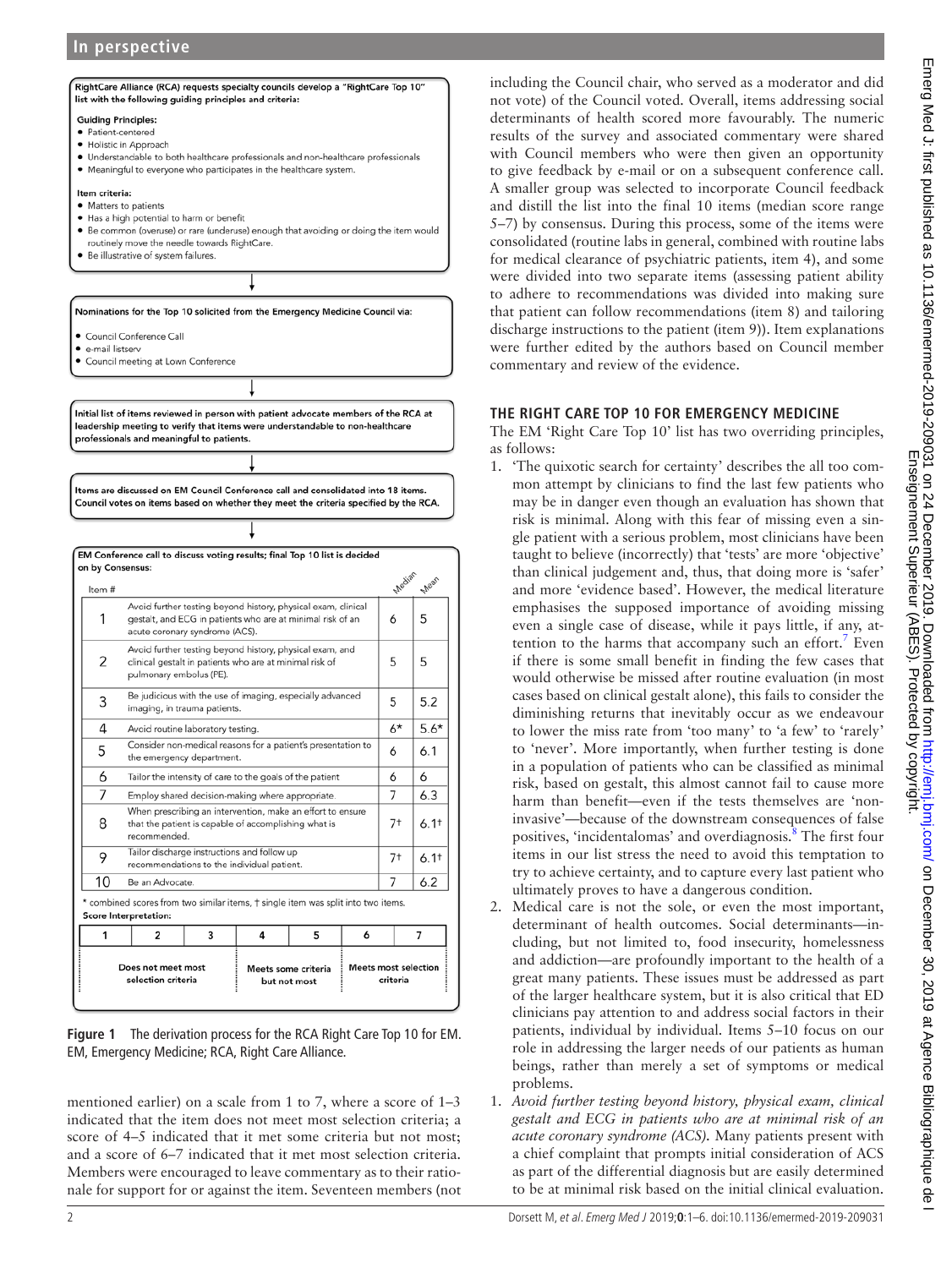Therefore, expand the traditional classification system of risk ('low, medium, high') to include the largest group*: those who are at 'minimal risk'.*

Many patients present with a chief complaint that prompts initial consideration of ACS as part of the differential diagnosis but are easily determined to be at minimal risk based on the initial clinical evaluation. Therefore, expand the traditional classification system of risk ('low, medium, high') to include the largest group*: those who are at 'minimal risk'.* Decide whichpatients qualify as minimal risk based primarily on history, physical exam, clinical gestalt, and ECG. In this group, do no further testing. Establish clinical follow-up to allow for early identification of the rare patient in this minimal risk category whose condition changes such that risk is now understood to be increased. There is evidence that clinicians are very good at identifying this minimal-risk group, because when they select patients to be admitted to an observation unit, they choose a group whose risk of a major adverse cardiac event is less than 1%.<sup>9–11</sup> While several recently published studies present evidence that emergency physicians cannot conclusively rule out ACS based on suspicion alone, these studies use suspected cardiac chest pain identified by the treating physician as requiring investigation for ACS as inclusion criteria.<sup>12 13</sup> Indeed, the overall prevalence of ACS is high  $(-17%)$  in both UK-based studies, especially in comparison with other studies evaluating the prevalence of ACS in the US ED population  $(\sim 5\%)$ . The patients we describe as minimal risk, in whom we do not suspect ACS, but in the shared experience of Council members often receive testing regardless, would not be expected to meet these inclusion criteria. Subjecting the entire group to further interventions in a quixotic attempt to identify the rare patient who will have a cardiac event does more harm than good.<sup>15 16</sup> It is impossible to achieve 'zerorisk' certainty, and even when minimal-risk patients undergo serial troponin testing and advanced cardiac imaging, as well as admission for observation, the rare outlier case may still be missed. Clinicians should be empowered to not test for the disease that they do not suspect.

2. *Avoid further testing beyond history, physical exam and clinical gestalt in patients who are at minimal risk of pulmonary embolus (PE).* Similar to ACS, many patients present with symptoms that appropriately prompt initial consideration of PE as part of the differential diagnosis, but are easily determined to be at minimal (if any) risk based on the initial clinical evaluation based on history and physical and clinical gestalt. In this group, do no further testing but give them return precautions that focus on the clinical findings that would change your pretest probability of disease and clinical workup.

Clinical judgement/gestalt of an experienced provider has been shown to perform at least as well as the Wells criteria.<sup>1</sup> In the initial studies of the Wells criteria, the low-risk group had a chance of PE of about 10%, but over time, in multiple subsequent studies, the use of the same 'objective' criteria has led to a rule-in rate of less than 5%, and as low as 2%, in the group labelled 'low risk', suggesting indication creep for PE workups, which are now applied to a much lowerrisk group.[18–20](#page-4-10) Moreover, many of the small subsegmental PEs that are found by such testing may be clinically inconsequential and represent overdiagnosis.<sup>21</sup> <sup>22</sup> No algorithm or approach can identify every last patient who has PE, but the enormous amount of testing currently undertaken in the quixotic search for certainty has not resulted in benefit to

patients but has increased harm. $^{23}$  Thus, a judicious approach that values the thoughtful and careful history and physical exam and does no further testing for those patients in whom the clinical gestalt suggests minimal risk is not merely appropriate, but will lead to overall population benefit.

- 3. *Be judicious with the use of imaging, especially advanced imaging, in trauma patients.* In response to technological advances, evaluation of trauma patients has come to rely increasingly on imaging, including almost ubiquitous use of whole-body CT (WBCT) imaging even when there is a low pretest probability of significant injury.<sup>[24](#page-4-13)</sup> While such an approach may identify a greater number of injuries overall, not all these injuries are clinically important (ie, require intervention).[24–26](#page-4-13) Though a recent meta-analysis has suggested a potential mortality benefit for early  $WBCT<sub>z</sub><sup>27</sup>$  $WBCT<sub>z</sub><sup>27</sup>$  $WBCT<sub>z</sub><sup>27</sup>$  the study was limited to patients with severe injury (Injury Severity Score >16) and included predominantly retrospective studies that are almost certainly confounded by inflation of ISS based on the performance of the test alone. $28$  A retrospective study of paediatric patients not included in the above-mentioned meta-analysis did not find a mortality benefit for WBCT over selective imaging, $2^9$  and a prospective study of patients at lower risk of trauma[30](#page-4-17) found that WBCT has low yield of finding clinically significant injury compared with a selective imaging approach. WBCT imaging comes with additional harms, including costs, increased radiation exposure (a particular concern in young individuals who represent a higher proportion of trauma patients), delays in care for other ED patients waiting to be scanned and increased detection of incidental but unimportant findings that nevertheless lead, in turn, to more tests and interventions. Rather than doing *routine* pan-scan imaging, clinicians should develop a more judicious approach based on history and physical exam findings, particularly in patients who are alert, not intoxicated, and can be evaluated and observed.<sup>31</sup>
- 4. *Avoid routine laboratory testing.* Abandon the notion of routine 'basic labs' or 'screening labs' in favour of a thoughtful and judicious approach to testing. Individual laboratory tests should be performed when there is clinical suspicion of a specific medical illness and the test is likely to contribute to a change in treatment plan. There is abundant evidence that routine use of many different types of laboratory tests, for a large variety of ED patients, has low utility and is not cost effective.<sup>32–48</sup> Reflexive ordering of 'routine labs' incurs significant cost and, more importantly, potential harm due to downstream testing, without evidence that it improves patient outcomes.
- 5. *Consider non-medical reasons for a patient's presentation to the ED.* Patients come to the ED for reasons whose origin is biomedical, psychological or social, or a combination of any of these. Patients with chest pain, for example, may actually be suffering from post-traumatic stress disorder secondary to having witnessed gang-related violence in their home country or to economic instability due to their immigration status. Other patients present because inability to afford prescription medications has led to a complication from an underlying chronic disease: given the current ever-rising costs of healthcare, many patients are forced to choose between paying for needed medication and other essentials such as food and housing.<sup>49</sup> It has long been recognised that the ED often acts as a social welfare institution within our society.<sup>50-52</sup> We frequently fail to recognise our patients' unmet social needs, such as homelessness, food insecurity and economic instability, unless we ask.<sup>53–55</sup> Still, it is important to recog-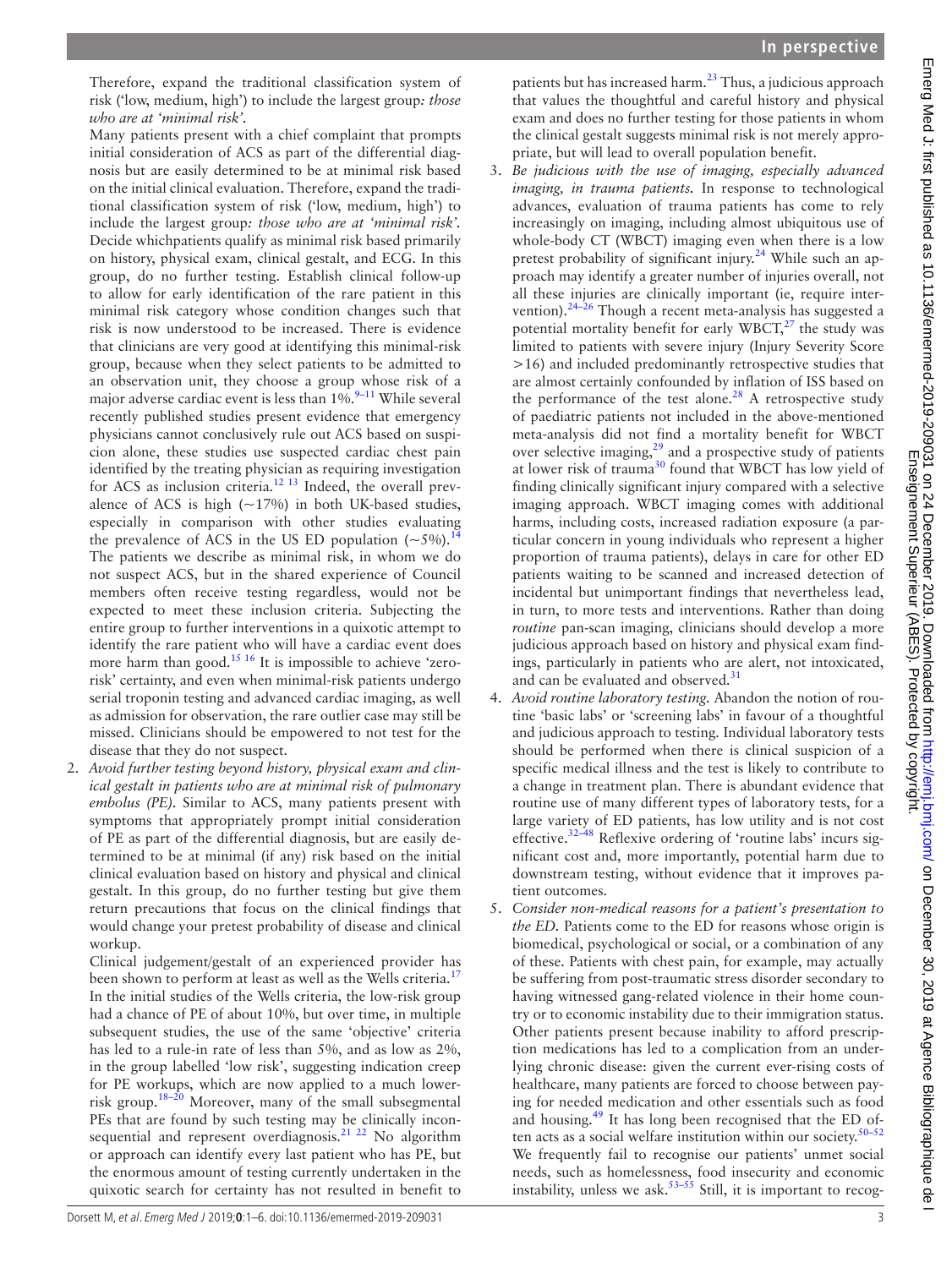nise that single providers, no matter how well intentioned, cannot meaningfully address these issues in the absence of a systemic plan in the ED, in the hospital and in the larger community. However, emergency providers can participate in or lead an interdisciplinary team involving social workers, medical case workers and community partners to connect patients with appropriate resources. Successful examples of ED-based programming to address unmet social needs include hospital-based violence intervention programmes,  $5656$  $5656$ health advocate programmes $<sup>57</sup>$  and community paramedicine</sup> initiatives. $58-60$ 

- 6. *Tailor the intensity of care to the goals of the patient.* Patients and clinicians do not necessarily have shared objective criteria for determining the best course of action, and clinician assumptions about patient preferences are often inaccurate.<sup>61-63</sup> This is particularly a danger in the ED, where acuity is high and clinicians may feel time is limited. However, in fact, establishing patient goals early during an ED encounter may actually decrease length of stay by avoiding extensive testing that is not desired by patients, especially for low probability diagnoses.<sup>64–67</sup> Early establishment of patient care goals is also essential for patients with a serious illness or those who may be a candidate for aggressive resuscitation $^{68}$  $^{68}$  $^{68}$ and can help facilitate appropriate involvement of a palliative care team; quality of life is improved when such a team is involved early after the initial ED evaluation. $69$
- 7. *Employ shared decision-making (SDM) where appropriate.* In circumstances where several different treatment options are reasonable and none is clearly 'superior', encourage SDM by supporting the patient in making an informed decision based on the best available evidence and the patient's own values and preferences. SDM respects patient autonomy and can reduce low-value care.<sup>70 71</sup> More importantly, SDM is an ethical imperative<sup>72</sup> that emergency physicians view favourably.<sup>73 74</sup> It places patient-centred outcomes above resource use.<sup>75</sup> ED studies of SDM for low-risk chest pain, thrombolysis for stroke and other conditions demonstrate proof of concep[t76–78](#page-5-11) and provide tools for clinical decision support. In a study where laymen were asked to evaluate an ED scenario with a missed diagnosis, respondents said they would be less likely to sue when SDM was part of the provider–patient interaction.<sup>79</sup>
- 8. *When prescribing an intervention, make an effort to ensure that the patient is capable of accomplishing what is recommended.* Patients are routinely blamed for lack of adherence to treatment recommendations and labelled with the pejorative term 'non-compliant'.<sup>80 81</sup> However, many factors influence patients' ability to adhere to treatment plans.<sup>82</sup> Most ED discharge processes do not recognise this, and many discharge recommendations are not reasonable, or even possible, from the perspective of at least some patients. Beyond ensuring that patients understand discharge instructions (see item 9), we should actively inquire about anticipated barriers to adherence.<sup>83</sup> Does the patient have the money to purchase the prescribed medication $84$  or a means to refrigerate it when that is necessary? Can he or she return for the prescribed follow-up appointment? Involvement of the case manager (or social worker or community partner) may be of great value, helping with transportation or funding of medications, for example, to make it possible for a proposed treatment plan to be achieved.
- 9. *Tailor discharge instructions and follow-up recommendations to the individual patient.* Discharge instructions are an essential component of patient–clinician communication. Howev-

er, ED discharge instructions are often suboptimal. Written instructions commonly require a reading level inappropriately advanced for some patients, are not specific to the patient's complaint and/or are not available in the patient's native language.<sup>85</sup> Verbal discharge instructions are often incomplete and provide patients with minimal opportunity to ask questions.<sup>[86](#page-5-18)</sup> Too often, the discharge instructions are brisk, standardised and relegated to nursing or other staff.<sup>[87](#page-5-19)</sup> As a result of all of these issues, many patients leave the ED with little understanding of their diagnosis, care plan, specific time frame for follow-up (if needed) or what to do if their condition changes, deteriorates or fails to improve.<sup>87 88</sup> Considering discharge instructions to be a critical piece of the ED visit can help ensure that communication occurs. This includes the use of language assistance for limited English proficiency patients and tailored to the health literacy level of the patient.<sup>89</sup> It is important to empower patients to feel comfortable seeking re-evaluation, but routine follow-up, as often suggested by standardised forms, is not automatically necessary in many cases.

10. *Be an advocate.* Traditional medical education emphasises the importance of advocacy for patient care, but this is largely restricted to within the borders of a hospital or medical clinic. However, the health and well-being of patients start outside the borders of the hospital, with public safety measures, stable housing, food security, access to preventative medicine and limiting exposure to violence. ED clinicians are everyday witnesses to the downstream effects of public policies that not only impact the social determinants of health but also financially incentivise the treatment of resultant illness rather than the prevention of disease. As such, we have a duty to step outside hospital borders to educate the public and advocate for policies that improve the health of our society.

#### **Conclusion and future directions**

The RCA is working to change the conversation about American healthcare, advocating for access for all individuals to highquality care without financial hardship, eliminating overuse and underuse, and championing the partnership between the patient and clinician. The EM Council's top 10 list seeks to serve as a starting point to focus ED clinicians in achieving the goals of the RCA. While other lists exist, and we agree with many Choosing Wisely areas of focus, we seek to move the needle even further. In what is ultimately an impossible attempt never to miss a single case with a life-threatening diagnosis, we paradoxically cause a great deal of harm to the overall population through overtesting and contribute to the untenable rising cost of healthcare. When we fail to spend the time needed to understand the context of our patients' lives outside of the ED, we miss the opportunity to improve the patient's health. While some problems are big and may take decades to fix, microchanges in our daily practice listening more, ordering more thoughtfully—are possible today. One patient at a time, one shift at a time, one ED, one hospital and one community at a time, we as clinicians need to help drive the change. We do not need more research to show unnecessary testing is occurring; we need effective means to implement change and support clinicians in putting the best interests of their patients first.

#### **Twitter** Maia Dorsett [@maiadorsett](https://twitter.com/maiadorsett)

**Acknowledgements** We thank the members of the Emergency Medicine and Community Engagement Council for their engagement in this process. In addition, we thank Vikas Saini, MD, Right Care Alliance co-chair, for his input on this article.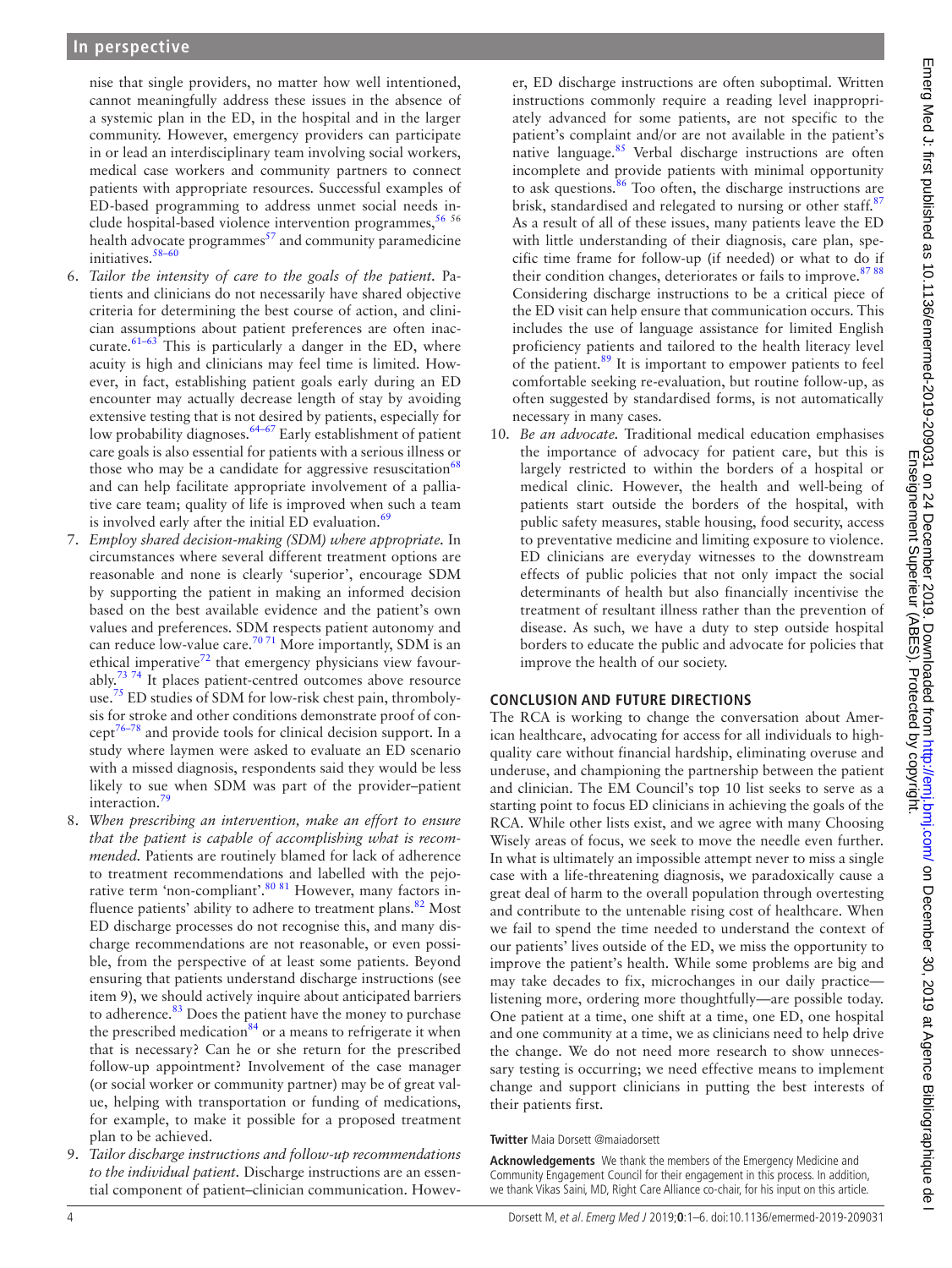**Contributors** EW chaired the Emergency Medicine Council and moderated the development of the top 10 list. All authors participated in each step of the Modified Delphi process and contributed to the writing of the manuscript.

**Funding** The authors have not declared a specific grant for this research from any funding agency in the public, commercial or not-for-profit sectors.

**Competing interests** None declared.

**Patient consent for publication** Not required.

**Provenance and peer review** Not commissioned; externally peer reviewed.

#### **ORCID iD**

Maia Dorsett <http://orcid.org/0000-0002-9684-2581>

### **References**

- <span id="page-4-0"></span>1 Bodenheimer T, Sinsky C. From triple to quadruple AIM: care of the patient requires care of the provider. [Ann Fam Med](http://dx.doi.org/10.1370/afm.1713) 2014;12:573–6.
- 2 Crichlow A, Cuker A, Mills AM. Overuse of computed tomography pulmonary angiography in the evaluation of patients with suspected pulmonary embolism in the emergency department. [Acad Emerg Med](http://dx.doi.org/10.1111/acem.12012) 2012;19:1219–26.
- 3 Pham JC, Trueger NS, Hilton J, et al. Interventions to improve patient-centered care during times of emergency department crowding. [Acad Emerg Med](http://dx.doi.org/10.1111/j.1553-2712.2011.01224.x) 2011;18:1289–94.
- <span id="page-4-1"></span>4 Choosing wisely. Available: <http://www.choosingwisely.org/>
- <span id="page-4-2"></span>5 Cho HJ, Wray CM, Maione S, et al. Right care in hospital medicine: co-creation of ten opportunities in overuse and underuse for improving value in hospital medicine. *J Gen* [Intern Med](http://dx.doi.org/10.1007/s11606-018-4371-4) 2018;33:804–6.
- 6 Schefft M, Schroeder AR, Liu D, et al. Right Care for Children: Top Five Do's and Don'ts. Am Fam Physician 2019;99:376–82.
- <span id="page-4-3"></span>7 Carpenter CR, Raja AS, Brown MD. Overtesting and the Downstream Consequences of Overtreatment: Implications of "Preventing Overdiagnosis" for Emergency Medicine. [Acad Emerg Med](http://dx.doi.org/10.1111/acem.12820) 2015;22:1484–92.
- <span id="page-4-4"></span>8 Welch HG. Overdiagnosed: making people sick in the pursuit of health. Beacon Press, 2011.
- <span id="page-4-5"></span>9 Loten C, Isbister G, Jamcotchian M, et al. Adverse outcomes following emergency department discharge of patients with possible acute coronary syndrome. Emerg Med [Australas](http://dx.doi.org/10.1111/j.1742-6723.2009.01229.x) 2009;21:455–64.
- 10 Penumetsa SC, Mallidi J, Friderici JL, et al. Outcomes of patients admitted for observation of chest pain. [Arch Intern Med](http://dx.doi.org/10.1001/archinternmed.2012.940) 2012;172.
- 11 Weinstock MB, Weingart S, Orth F, et al. Risk for clinically relevant adverse cardiac events in patients with chest pain at hospital admission. [JAMA Intern Med](http://dx.doi.org/10.1001/jamainternmed.2015.1674) 2015;175:1207.
- <span id="page-4-6"></span>12 Oliver G, Reynard C, Morris N, et al. Can Emergency Physician Gestalt "Rule In" or "Rule Out" Acute Coronary Syndrome: Validation in a Multicenter Prospective Diagnostic Cohort Study. [Acad Emerg Med](http://dx.doi.org/10.1111/acem.13836) 2019;91.
- 13 Body R, Cook G, Burrows G, et al. Can emergency physicians 'rule in' and 'rule out' acute myocardial infarction with clinical judgement? [Emerg Med J](http://dx.doi.org/10.1136/emermed-2014-203832) 2014;31:872-6.
- <span id="page-4-7"></span>14 Hsia RY, Hale Z, Tabas JA. A national study of the prevalence of life-threatening diagnoses in patients with chest pain. [JAMA Intern Med](http://dx.doi.org/10.1001/jamainternmed.2016.2498) 2016;176:1029.
- <span id="page-4-8"></span>15 Qaseem A, Alguire P, Dallas P, et al. Appropriate use of screening and diagnostic tests to foster high-value, Cost-Conscious care. [Ann Intern Med](http://dx.doi.org/10.7326/0003-4819-156-2-201201170-00011) 2012;156:147.
- 16 Foy A, Rier J, Kozak M. High numbers of false-positive stress tests are the result of inappropriate testing. [Am J Med Qual](http://dx.doi.org/10.1177/1062860613489726) 2014;29:153-9.
- <span id="page-4-9"></span>17 Penaloza A, Verschuren F, Meyer G, et al. Comparison of the unstructured clinician gestalt, the wells score, and the revised Geneva score to estimate pretest probability for suspected pulmonary embolism. [Ann Emerg Med](http://dx.doi.org/10.1016/j.annemergmed.2012.11.002) 2013;62:117–24.
- <span id="page-4-10"></span>18 Geersing G-J, Erkens PMG, Lucassen WAM, et al. Safe exclusion of pulmonary embolism using the wells rule and qualitative D-dimer testing in primary care: prospective cohort study. [BMJ](http://dx.doi.org/10.1136/bmj.e6564) 2012;345:e6564.
- 19 Kearon C, Ginsberg JS, Douketis J, et al. D-Dimer in the diagnosis of pulmonary embolism: a randomized trial. Ann Intern Med 2006;144.
- 20 Wolf SJ, McCubbin TR, Feldhaus KM, et al. Prospective validation of wells criteria in the evaluation of patients with suspected pulmonary embolism. [Ann Emerg Med](http://dx.doi.org/10.1016/j.annemergmed.2004.04.002) 2004;44:503–10.
- <span id="page-4-11"></span>21 Green SM, Yealy DM. Right-Sizing testing for pulmonary embolism: recognizing the risks of detecting any clot. [Ann Emerg Med](http://dx.doi.org/10.1016/j.annemergmed.2011.12.014) 2012;59:524-6.
- 22 Prasad V, Rho J, Cifu A. The diagnosis and treatment of pulmonary embolism: a metaphor for medicine in the evidence-based medicine era. Arch Intern Med 2012;172.
- <span id="page-4-12"></span>23 Wiener RS, Schwartz LM, Woloshin S. Time trends in pulmonary embolism in the United States: evidence of overdiagnosis. Arch Intern Med 2011;171.
- <span id="page-4-13"></span>24 Gupta M, Schriger DL, Hiatt JR, et al. Selective use of computed tomography compared with routine whole body imaging in patients with blunt trauma. Ann Emerg [Med](http://dx.doi.org/10.1016/j.annemergmed.2011.06.003) 2011;58:407–16.
- 25 Sierink JC, Treskes K, Edwards MJR, et al. Immediate total-body CT scanning versus conventional imaging and selective CT scanning in patients with severe trauma (REACT-2): a randomised controlled trial. [The Lancet](http://dx.doi.org/10.1016/S0140-6736(16)30932-1) 2016;388:673–83.
- 26 Kroczek EK, Wieners G, Steffen I, et al. Non-Traumatic incidental findings in patients undergoing whole-body computed tomography at initial emergency admission. Emerg [Med J](http://dx.doi.org/10.1136/emermed-2016-205722) 2017;34:643–6.
- <span id="page-4-14"></span>27 Jiang L, Ma Y, Jiang S, et al. Comparison of whole-body computed tomography vs selective radiological imaging on outcomes in major trauma patients: a meta-analysis. [Scand J Trauma Resusc Emerg Med](http://dx.doi.org/10.1186/s13049-014-0054-2) 2014;22:54.
- <span id="page-4-15"></span>28 Gupta M, Gertz M, Schriger DL. Injury severity score inflation resulting from Pan–Computed tomography in patients with blunt trauma. [Ann Emerg Med](http://dx.doi.org/10.1016/j.annemergmed.2015.03.033) 2016;67:71–5.
- <span id="page-4-16"></span>29 Meltzer JA, Stone ME, Reddy SH, et al. Association of whole-body computed tomography with mortality risk in children with blunt trauma. [JAMA Pediatr](http://dx.doi.org/10.1001/jamapediatrics.2018.0109) 2018;172:542–9.
- <span id="page-4-17"></span>30 Murphy SP, Hawthorne N, Haase D, et al. Low yield of clinically significant injury with Head-To-Pelvis computed tomography in blunt trauma evaluation. [J Emerg Med](http://dx.doi.org/10.1016/j.jemermed.2017.08.036) 2017;53:865–70.
- <span id="page-4-18"></span>31 Davies RM, Scrimshire AB, Sweetman L, et al. A decision tool for whole-body CT in major trauma that safely reduces unnecessary scanning and associated radiation risks: an initial exploratory analysis. [Injury](http://dx.doi.org/10.1016/j.injury.2015.08.036) 2016;47:43-9.
- <span id="page-4-19"></span>32 Frye EB, Hubbell FA, Akin BV, et al. Usefulness of routine admission complete blood cell counts on a general medical service. [J Gen Intern Med](http://dx.doi.org/10.1007/BF02596360) 1987;2:373-6.
- 33 Hubbell FA, Frye EB, Akin BV, et al. Routine admission laboratory testing for general medical patients. [Med Care](http://dx.doi.org/10.1097/00005650-198806000-00010) 1988;26:619–30.
- 34 Desai B, Seaberg DC. The utility of routine electrolytes and blood cell counts in patients with chest pain. [Am J Emerg Med](http://dx.doi.org/10.1053/ajem.2001.21716) 2001;19:196-8.
- 35 Rose WD, Martin JE, Abraham FM, et al. Calcium, magnesium, and phosphorus: emergency department testing yield. [Acad Emerg Med](http://dx.doi.org/10.1111/j.1553-2712.1997.tb03578.x) 1997;4:559-63.
- 36 Jacobs IA, Kelly K, Valenziano C, et al. Cost savings associated with changes in routine laboratory tests ordered for victims of trauma. [Am Surg](http://www.ncbi.nlm.nih.gov/pubmed/10888135) 2000;66:579-84.
- 37 Namias N, McKenney MG, Martin LC. Utility of admission chemistry and coagulation profiles in trauma patients: a reappraisal of traditional practice. *J Trauma* 1996;41:21–5.
- 38 Tasse JL, Janzen ML, Ahmed NA, et al. Screening laboratory and radiology panels for trauma patients have low utility and are not cost effective. [J Trauma](http://dx.doi.org/10.1097/TA.0b013e318184b4f2) 2008;65:1114-6.
- 39 Tortella BJ, Lavery RF, Rekant M. Utility of routine admission serum chemistry panels in adult trauma patients. [Acad Emerg Med](http://dx.doi.org/10.1111/j.1553-2712.1995.tb03194.x) 1995;2:190–4.
- 40 Hodgson D, Burdett-Smith P. Towards evidence-based emergency medicine: best bets from the Manchester Royal Infirmary. BET 2: routine coagulation testing in adult patients with epistaxis. *[Emerg Med J](http://dx.doi.org/10.1136/emj.2011.114900)* 2011;28:633-4.
- 41 Kochert E, Goldhahn L, Hughes I, et al. Cost-Effectiveness of routine coagulation testing in the evaluation of chest pain in the ED. [Am J Emerg Med](http://dx.doi.org/10.1016/j.ajem.2012.04.012) 2012;30:2034-8.
- 42 Martin D, Beardsell I. Is routine coagulation testing necessary in patients presenting to the emergency department with chest pain? [Emerg Med J](http://dx.doi.org/10.1136/emj.2010.106526) 2012;29:184-7.
- 43 Thaha MA, Nilssen EL, Holland S, et al. Routine coagulation screening in the management of emergency admission for epistaxis--is it necessary? [J Laryngol Otol](http://dx.doi.org/10.1258/0022215001903861) 2000;114:38–40.
- 44 Long B, Koyfman A. Best clinical practice: blood culture utility in the emergency department. [J Emerg Med](http://dx.doi.org/10.1016/j.jemermed.2016.07.003) 2016;51:529-39.
- 45 Rogg JG, Rubin JT, Hansen P, et al. The frequency and cost of redundant laboratory testing for transferred ED patients. [Am J Emerg Med](http://dx.doi.org/10.1016/j.ajem.2013.03.037) 2013;31:1121-3.
- 46 Czoski-Murray C, Lloyd Jones M, McCabe C, et al. What is the value of routinely testing full blood count, electrolytes and urea, and pulmonary function tests before elective surgery in patients with no apparent clinical indication and in subgroups of patients with common comorbidities: a systematic review of the clinical and cost-effective literature. [Health Technol Assess](http://dx.doi.org/10.3310/hta16500) 2012;16:1–159. i–xvi.
- 47 Munro J, Booth A, Nicholl J. Routine preoperative testing: a systematic review of the evidence. [Health Technol Assess](http://dx.doi.org/10.3310/hta1120) 1997;1:1-62. i-iv.
- 48 Donofrio JJ, Horeczko T, Kaji A, et al. Most routine laboratory testing of pediatric psychiatric patients in the emergency department is not medically necessary. Health [Aff](http://dx.doi.org/10.1377/hlthaff.2014.1309) 2015;34:812–8.
- <span id="page-4-20"></span>49 Piette JD, Heisler M, Wagner TH. Cost-Related medication underuse among chronically III adults: the treatments people forgo, how often, and who is at risk. Am J Public [Health](http://dx.doi.org/10.2105/AJPH.94.10.1782) 2004;94:1782–7.
- <span id="page-4-21"></span>50 Gordon JA. The hospital emergency department as a social welfare institution. Ann [Emerg Med](http://dx.doi.org/10.1016/S0196-0644(99)70369-0) 1999;33:321–5.
- 51 Anderson ES, Hsieh D, Alter HJ. Social emergency medicine: embracing the dual role of the emergency department in acute care and population health. [Ann Emerg Med](http://dx.doi.org/10.1016/j.annemergmed.2016.01.005) 2016;68:21–5.
- 52 Anderson E, Lippert S, Newberry J, et al. Addressing social determinants of health from the emergency department through social emergency medicine. [WestJEM](http://dx.doi.org/10.5811/westjem.2016.5.30240) 2016;17:487–9.
- <span id="page-4-22"></span>53 Gordon JA, Chudnofsky CR, Hayward RA. Where health and welfare meet: social deprivation among patients in the emergency department. J Urban Health Bull N Y [Acad Med](http://dx.doi.org/10.1093/jurban/78.1.104) 2001;78:104–11.
- 54 Malecha PW, Williams JH, Kunzler NM, et al. Material needs of emergency department patients: a systematic review. [Academic Emergency Medicine](http://dx.doi.org/10.1111/acem.13370) 2018;25:330-59.
- 55 Rodriguez RM, Fortman J, Chee C, et al. Food, shelter and safety needs Motivating homeless persons' visits to an urban emergency department. [Ann Emerg Med](http://dx.doi.org/10.1016/j.annemergmed.2008.07.046) 2009;53:598–602.